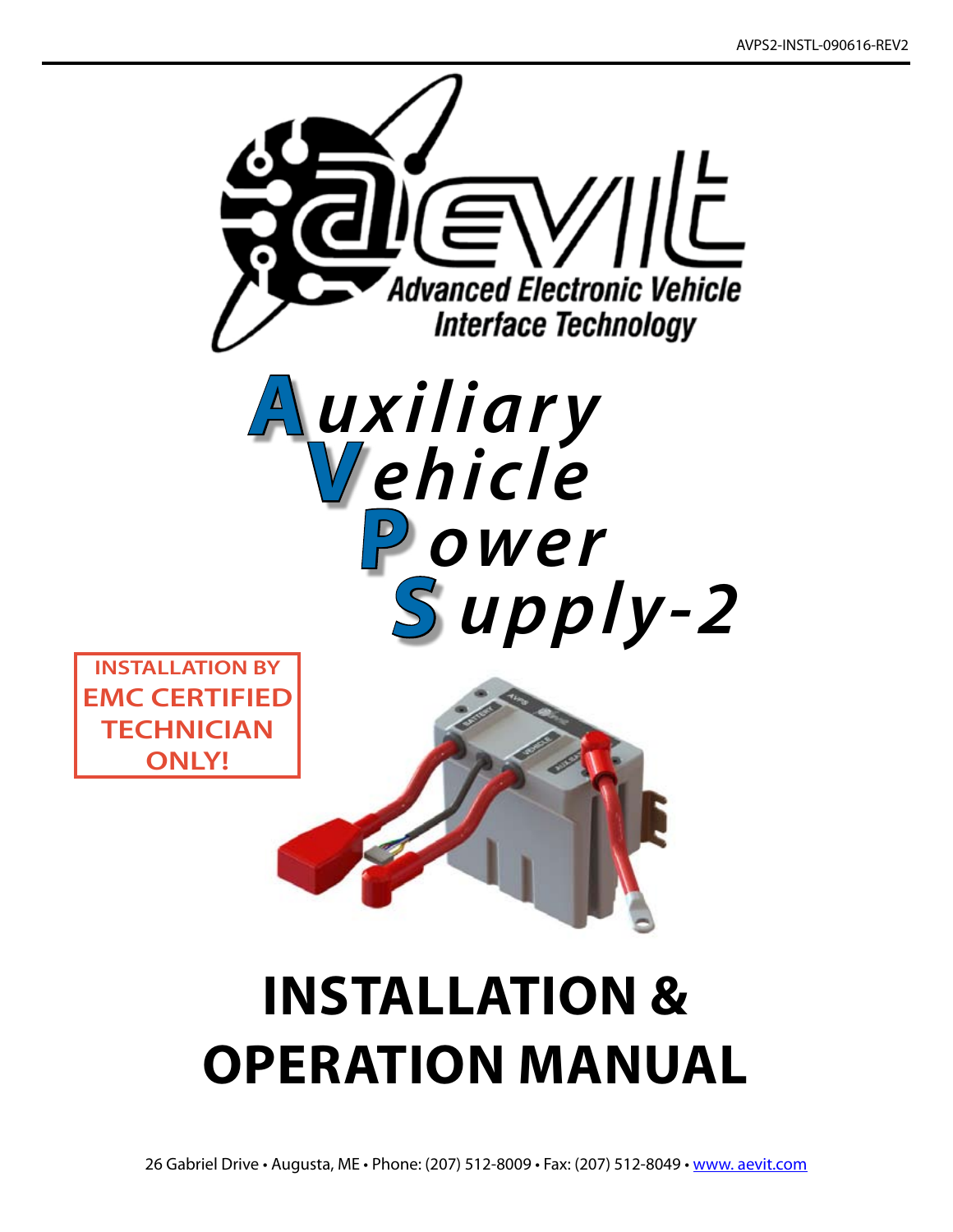| <b>AVPS-2 Installation Manual</b><br><b>Table of Contents</b> |                                                  |         |  |
|---------------------------------------------------------------|--------------------------------------------------|---------|--|
|                                                               |                                                  |         |  |
|                                                               | 1. Introduction                                  | $1 - 1$ |  |
|                                                               | 1.1 Warnings, Cautions and Notes                 | $1 - 1$ |  |
|                                                               | 1.2 Overview                                     | $1 - 2$ |  |
|                                                               | 1.3 How It Works                                 | $1 - 2$ |  |
|                                                               | 1.4 What is Included                             | $1 - 3$ |  |
|                                                               | 1.5 Additional Materials Required (by Installer) | $1 - 3$ |  |
|                                                               | 1.6 Batteries (by Installer)                     | $1 - 4$ |  |
|                                                               | 2. Wiring                                        | $2 - 1$ |  |
|                                                               | 3. Installation                                  | $3 - 1$ |  |
|                                                               | 4. Operation                                     | $4 - 1$ |  |
|                                                               | 4.1 Normal Operation                             | $4 - 1$ |  |
|                                                               | 4.2 Low Battery Operation                        | $4 - 2$ |  |
|                                                               | 4.3 ARM Backup Operation                         | $4 - 3$ |  |
|                                                               | 4.4 Low Battery ARM Operation                    | $4 - 4$ |  |
|                                                               | 5. Final Testing                                 | $5 - 1$ |  |
|                                                               | 6. Service Requirements                          | $6 - 1$ |  |
|                                                               | 7. Jump Starting Vehicle                         | $7 - 1$ |  |
|                                                               | 8. Advance Installation - Engine Bay             | $8 - 1$ |  |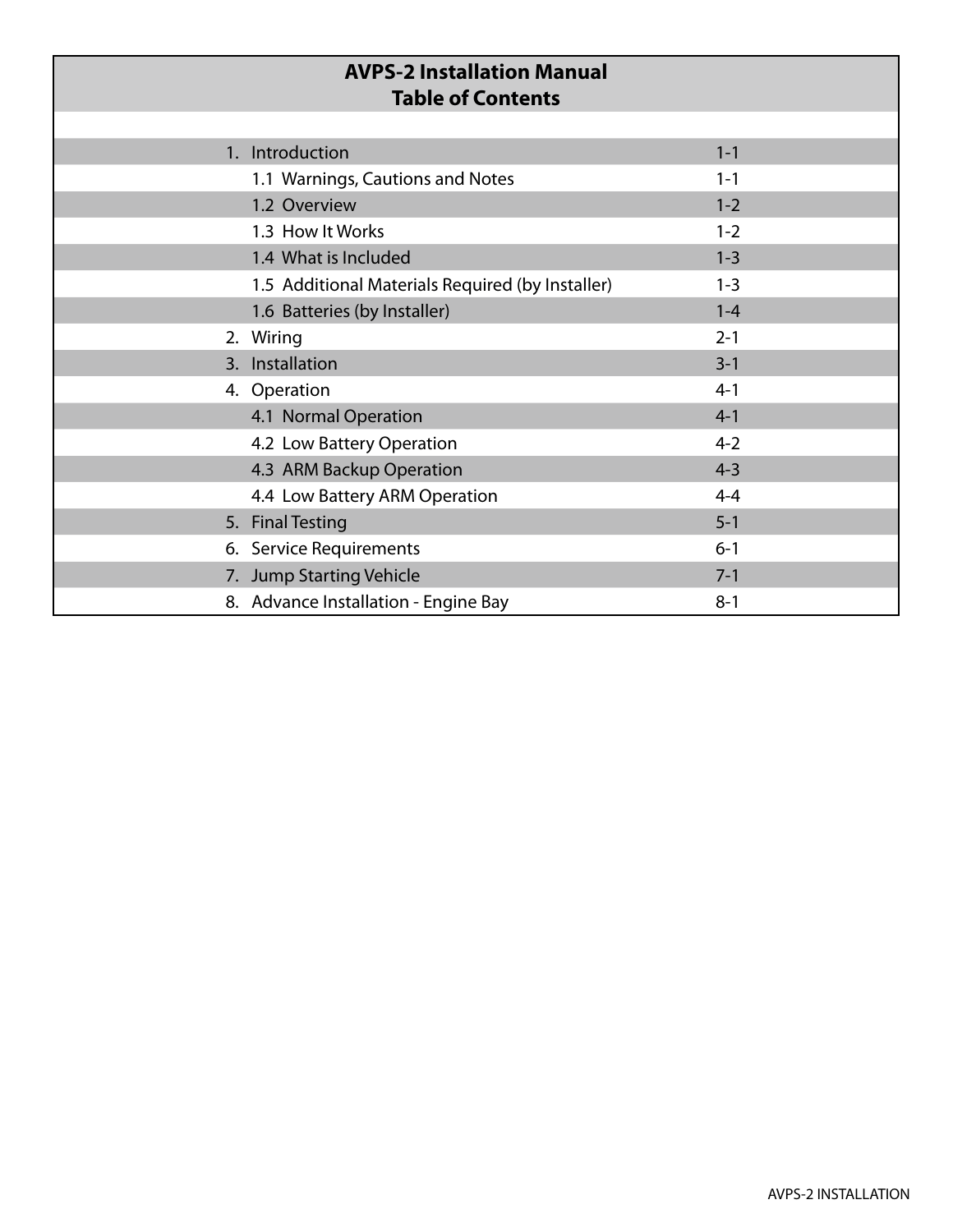## **1.0 INTRODUCTION AVPS-2**

Throughout this manual there will be three different colored boxes (Red, Yellow, and Gray) that will indicate different warning levels. These warnings are critical and should always be adhered to.

#### **WARNING:**

Indicates a strong possibility of severe personal injury or loss of life if instructions are not followed.

### **CAUTION:**

Indicates a strong possibility of equipment or vehicle damage if instructions are not followed.

## **NOTE:**

Indicates a suggestion or tip that would speed up installation time or add TO the overall aesthetics of the installation.

The purpose of this manual is to provide a trained technician with the required information and instructions for a successful mechanical and electrical installation of an AVPS-2 system into a motor vehicle.

This manual is to be used as an installation guide only. The application of this information will vary from vehicle to vehicle depending on the system being installed and vehicle options.

#### **Always refer to the OEM maintenance manual for additional information.**

**NOTE:** It is strongly suggested that you take the time to read this manual completely before beginning so that you are familiar with all aspects of the installation.

For best results, follow this manual step-by-step. KEEP THIS MANUAL HANDY AT ALL TIMES DURING THE INSTALLATION TO USE AS A REFERENCE.

While performing the installation of the AVPS-2, keep the following items in mind:

- Wear proper protective equipment at all times to avoid injury.
- Comply with all Society of Automotive Engineers (SAE) practices.
- Do not disassemble or modify any of the EMC supplied components.
- When routing wires, use grommets when passing through any openings. Use sealant to fill any openings to prevent water from entering the vehicle. Avoid areas that may chafe any wiring. Apply proper clamps or wire ties to secure wires along routes to prevent possible snags.
- Before drilling in the OEM vehicle, check all areas above and below to avoid drilling through anything critical.

#### **1-1**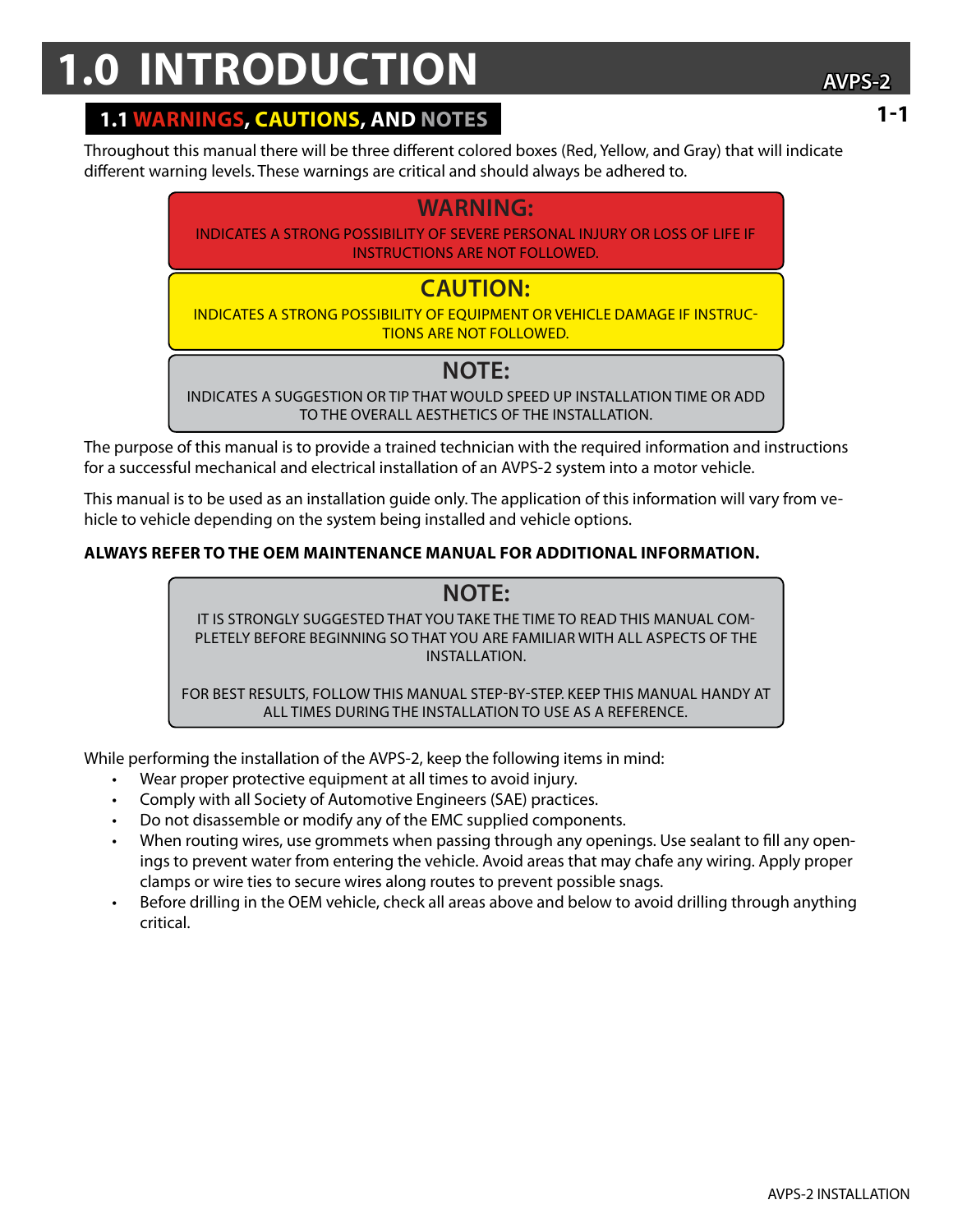#### **1.2 OVERVIEW**

The AVPS-2 (Auxiliary Vehicle Power Supply) is designed as the world's first "intelligent" dual battery system. Because today's modern computer controlled vehicles have charging systems that are capable of delivering over 120A at 12VDC, simple solenoids and diode isolators cannot address the needs of today's adapted vehicles. AVPS-2 determines whether the primary or back-up battery receives the charge coming from the OEM alternator to assure both at kept at peak charge. It also determines which battery supplies power out to the vehicle to operate lifts or ramps, preventing someone from finding themselves unable to get out or back in when the primary battery is overused.

#### **1.3 HOW IT WORKS**

A microprocessor within the AVPS-2 unit controls the 100 amp contactors that switch the vehicle load from battery 1 (BATT1) to battery 2 (BATT2). This is done with "make before break" logic which ensures that battery power is always available to the vehicle regardless of driver input or system failure. The small Display provides easy identification of the status of both BATT1 & BATT2 and can be mounted almost anywhere in the cockpit.

The AVPS-2 also provides two methods to ARM the AVPS-2 and switch power to BATT2 if BATT1 is low. The first is by using the ARM switch on the Display and the second is by installing a **momentary** remote ARM switch at various points in the vehicle including the lift area. AVPS-2 only needs a ground pulse on the WHITE ARM wire to ARM the system. Once the AVPS-2 Unit has been ARMED when the vehicle is off, it acts as a 'watchdog', monitoring the voltages of both batteries. If at any point during the 2 minute period the voltage of BATT1 drops below the allowable level, AVPS-2 switches to BATT2 (if it is above the allowable level). This ensures the person using the ramp or lift does not get stuck part way in or out of the vehicle.

After installing the AVPS-2 Unit, the biggest thing to remember is that the positive terminal on BATT1 and BATT2 are no longer the source of power for any other system in the vehicle (GPS, stereo equipment, lifts/ramps). The supplied **LOAD** bracket, with it's battery terminal, is where any auxiliary system should get power. If BATT1 or BATT2 were used to supply power to any auxiliary system, they could accidentally drain the battery, potentially leaving someone stranded without power. The terminal on the **LOAD** bracket allows the AVPS-2 Unit determine and switch accordingly between BATT1 and BATT2, depending on their voltage levels.

#### **WARNING:**

NEVER, **NEVER**, **NEVER** CONNECT ANY AUXILIARY SYSTEM (GPS, STEREO EQUIPMENT, LIFTS/RAMPS, ETC) TO THE POSITIVE TERMINALS ON BATT1 OR BATT2. Always USE THE TERMINAL ON THE LOAD BRACKET FOR THESE AUXILIARY Systems.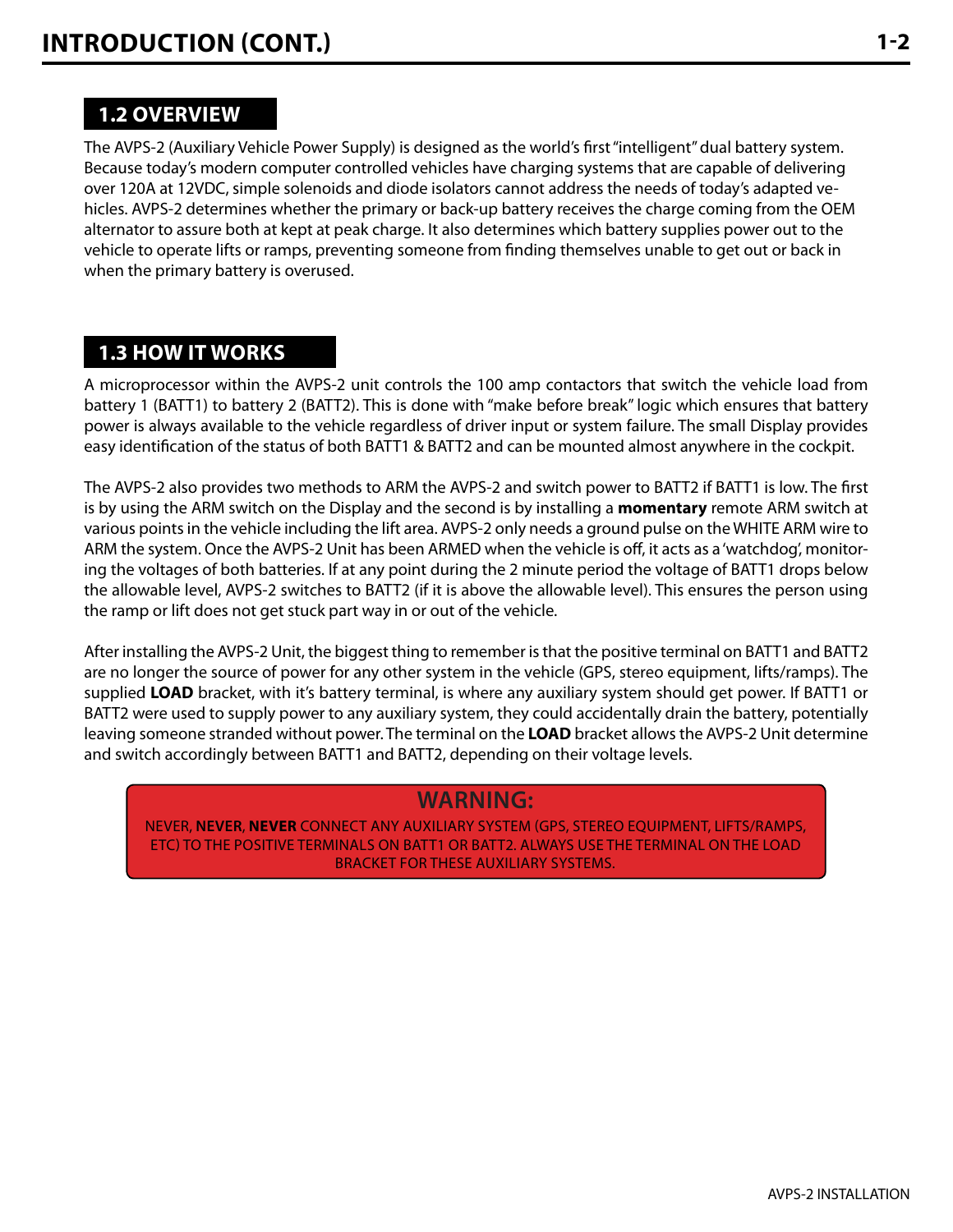#### **1.4 WHAT IS INCLUDED**

The following items are included with the AVPS-2:

| Item                    | <b>Description</b>                | Qty |
|-------------------------|-----------------------------------|-----|
| AVPS-2 Unit             | Main Control Unit                 |     |
| <b>Installation Kit</b> | Battery bracket & Misc components |     |
| Under-dash Module       | Control module for AVPS-2         |     |
| Wiring harness          | (3) wire harness                  |     |

The following items are included in the AVPS-2 Installation Kit:

| ltem                   | <b>Description</b>                                                | Qty           |
|------------------------|-------------------------------------------------------------------|---------------|
| Load Bracket           | BATT1 standoff bracket & terminal for<br>Vehicle LOAD connections |               |
| 2 AWG terminal boot    | <b>AUX.BATT terminal boot</b>                                     | 1             |
| 2 AWG Lug              | <b>Field Connections</b>                                          | $\mathcal{P}$ |
| 250A Fuse w/ Holder    | <b>BATT2 Fuse Holder</b>                                          | 1             |
| 3/16" Exploding Rivets | Attaching Fuse Holder to plastic batt. case                       | $\mathcal{P}$ |

#### **1.5 WHAT IS NOT INCLUDED (ADDITIONAL MATERIALS REQUIRED)**

The following items are **NOT** included with the AVPS-2:

| v<br>.,<br>. .<br>۰. |
|----------------------|
|----------------------|

#### **Description**

| Misc Hardware             | Attaching AVPS-2 Unit to vehicle                              |
|---------------------------|---------------------------------------------------------------|
| Wire Ties or Cable Clamps | Securing cables to vehicle                                    |
| 2 AWG wire                | Battery cable between BATT2 & AVPS-2 Unit (15LF or less)      |
| 1/0 AWG wire              | Battery cable between BATT2 & AVPS-2 Unit (greater than 15LF) |
| 2ft Black Battery cable   | Negative cable for BATT2                                      |
| 1ft Red Battery cable     | Positive cable for BATT2                                      |

EMC does not supply the battery cable that runs between the AVPS-2 Unit and the 2nd, auxiliary Battery since this can be sourced locally at most auto or welding supply stores. For most vehicle installations, this cable will not exceed (15) feet so EMC does supply the 2 AWG ring terminals and protective boot. If the cable length exceeds (15) feet, install 1/0 AWG cable instead and also source the appropriate ring terminals and the protective boot.

When the AVPS-2 battery cable is being built, a proper crimp tool is required to make solid connection(s). EMC has determined that part number #990000 from Del City Inc. [\(www.delcity.net](http://www.delcity.net)) works fine.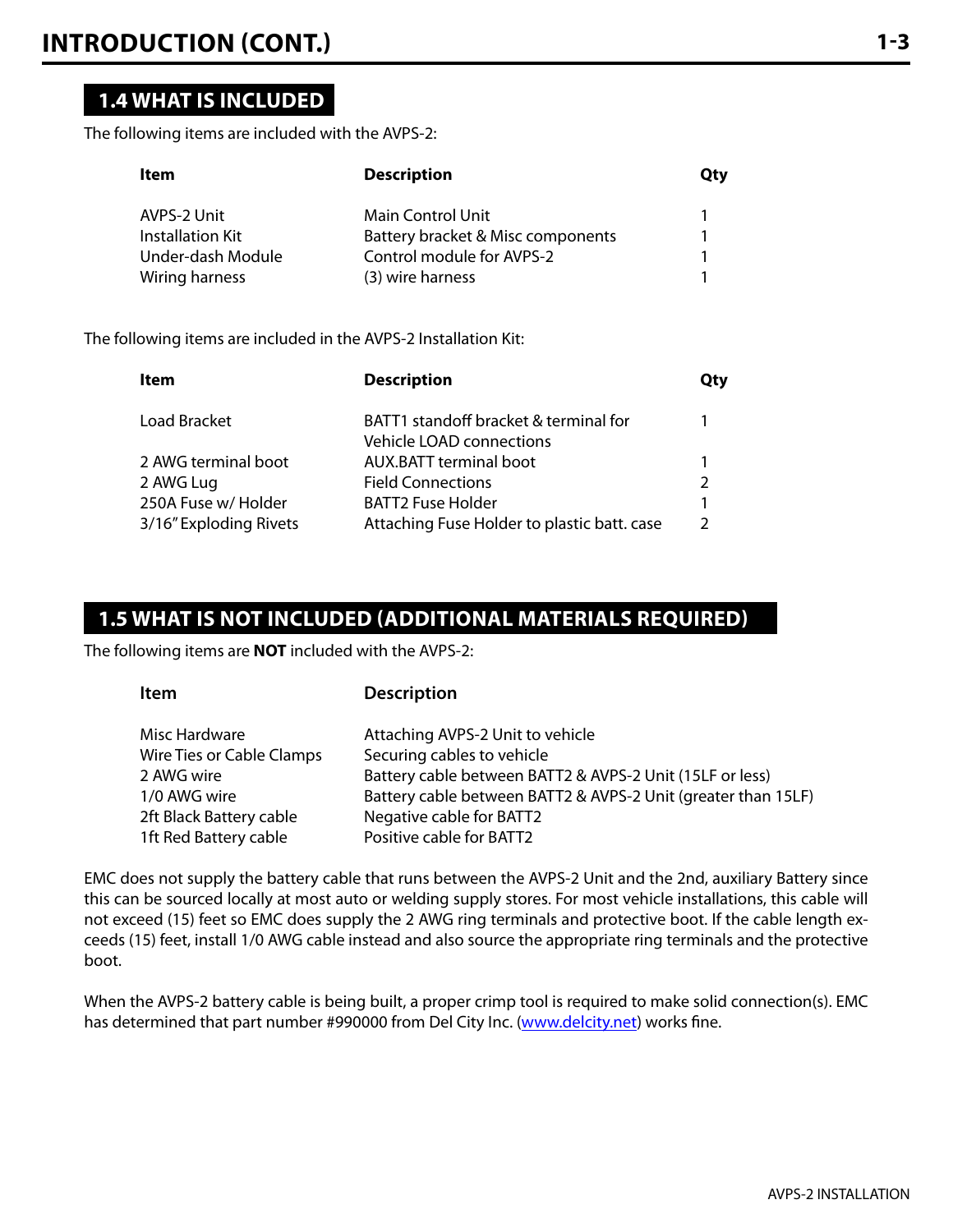In addition to the battery cable between the AVPS-2 Unit and the 2nd Battery, there are (2) additional battery cables needed for this installation that EMC does not supply. A Black battery cable is required to connect the (-) negative post of the battery to the chassis of the vehicle. This cable should be approximately (2) feet long and capable of 200Amps. A Red battery cable is required to connect the (+) positive post of the battery to the 250A fuse. This cable should be approximately (2) foot long and capable of 200Amps. Both of these cables can be sourced locally at most auto supply stores.



#### **1.6 BATTERIES**

Because OEM batteries are not typically a high performance battery and they may have been drained and jump started several times before AVPS-2 is installed, EMC recommends that the original OEM battery be replaced and (2) brand new batteries with at least 700 CCA (Cold Cranking Amps) each be installed at the same time AVPS-2 is installed. These batteries are not supplied by EMC. EMC recommends either Interstate or Optima brand batteries for the best performance. If the 2nd, auxiliary battery is going to be installed inside the vehicle, a vented case is required.

## **CAUTION:**

EMC RECOMMENDS the removal of the main OEM battery and that two brand new batteries capable of 700 CCA each be installed WHEN AVPS-2 IS INSTALLED.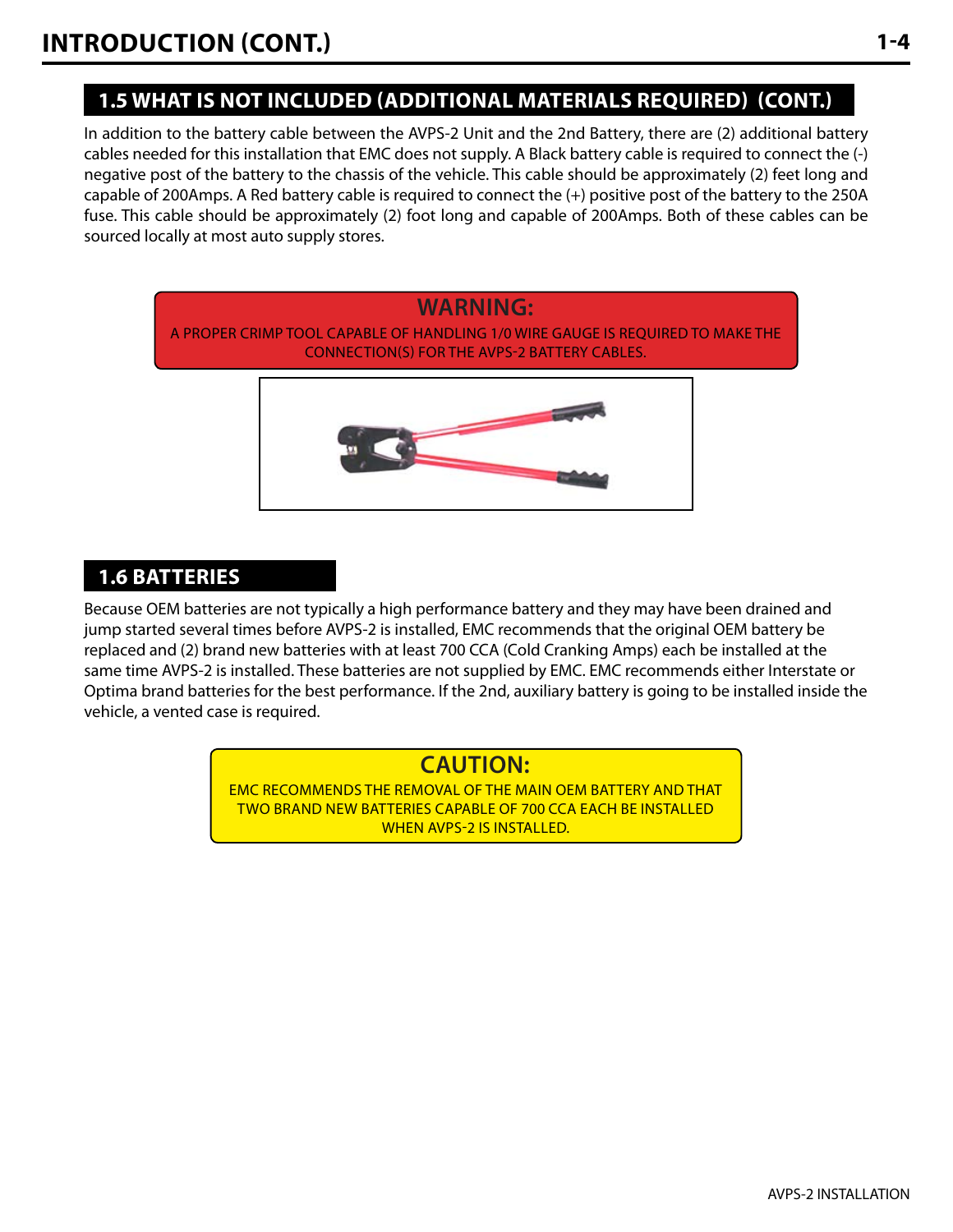## 2.0 WIRING







**AVPS-2 INSTALLATION**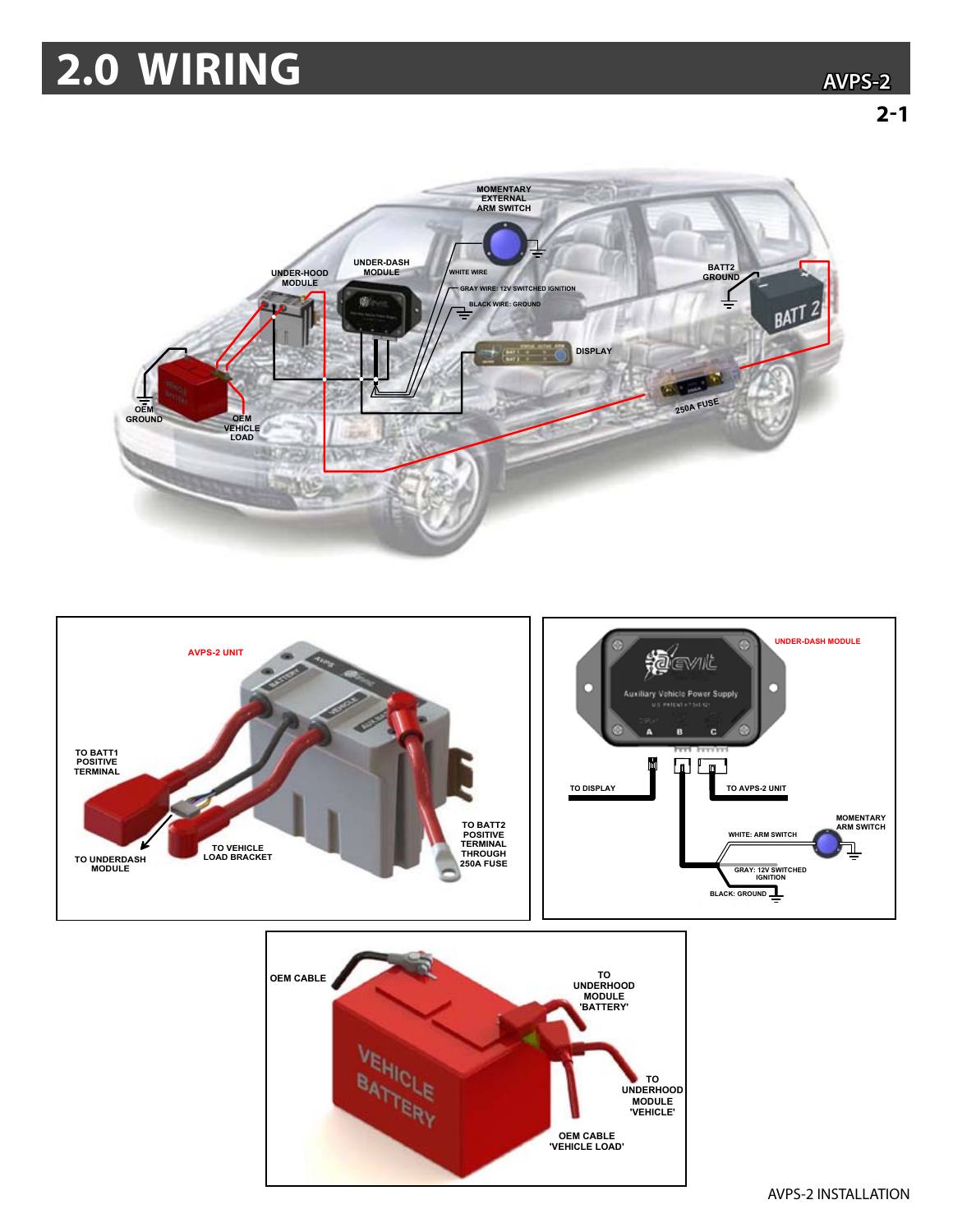## **3.0 INSTALLATION**

#### **3.1 installation steps**

## **STep 1**

Disconnect the negative (-) cable from the OEM battery. Look for an OEM battery charging sensor on the clamp or cable.

## **STep 2**

Disconnect the positive (+) cable from the OEM battery. This cable is connected to the OEM alternator or generator that supplies all the charging potential to the battery and is also connected to all the functions of the vehicle. From this point forward, this cable will be called the **VEHICLE LOAD**.

## **STep 3**

Determine location for the AVPS-2 Unit. The AVPS-2 Unit is mounted **inside** the engine bay of the vehicle to something structural - the firewall or steel supports near the bumper. The cable labeled **BATTERY** must reach the positive terminal of BATT1 meaning it **must** be within 3 LF. It must also be within 15 LF of BATT2.

It is preferable to have the Unit mounted vertically (labels on top), but if space is limited the Unit can be mounted horizontally. There are drain holes in the bottom of the case so **NEVER** mount this upsidedown. Fabricate any extra mounting plates as needed to hold the AVPS-2 Unit.

Predrill or use self-drilling 1/4" hardware in (4) locations on the AVPS-2 mounting bracket. Be sure this location must be solid enough that the Unit will not vibrate when the vehicle is going down the road.



Route the (2) large red battery cables over to the OEM battery. Secure them along the way with wire ties.

AVPS-2 must be installed to something structural within the engine bay of the vehicle.

**3-1**

**AVPS-2**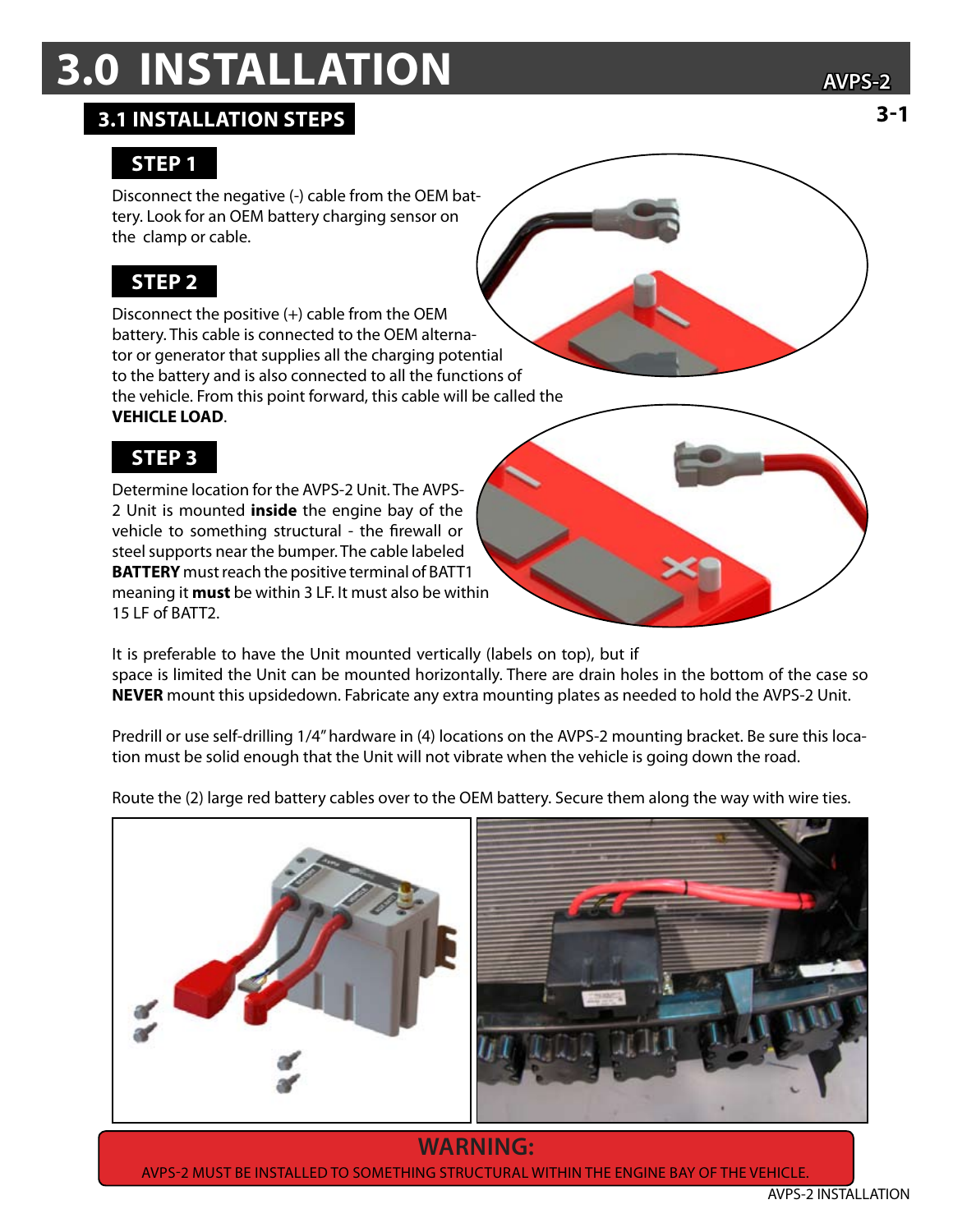Determine the location for the second battery. It **must** be mounted within 15 LF MAX of the AVPS-2 Unit. Mount BATT2 in accordance with all local, state, & federal regulations.

#### **WARNING:** BATT2 must be installed in a vented case if located inside the vehicle.

#### **STep 5**

Mount the 250A fuse holder within 12" of the positive terminal of BATT2. If BATT2 is installed inside the vehicle, the plastic vented case is the best location for the fuse holder. Remove the plastic cover of the fuse holder and use the mounting holes at either end of the fuse holder as a guide for drilling (2) 3/16" through holes into the mounting surface. Use the provided (2) 3/16" exploding rivets to secure the fuse holder.



#### **WARNING:**

IF THE FUSE HOLDER IS TO BE MOUNTED ON THE BATT2 PLASTIC CASE, BE SURE THAT BATT2 IS NOT IN THE CASE WHEN Through DRILLING TO MOUNT THE FUSE HOLDER.



Insert BATT2 into the plastic battery case. (if used)





Install a 12" Red battery cable from one side of the fuse holder to the positive terminal of BATT2.

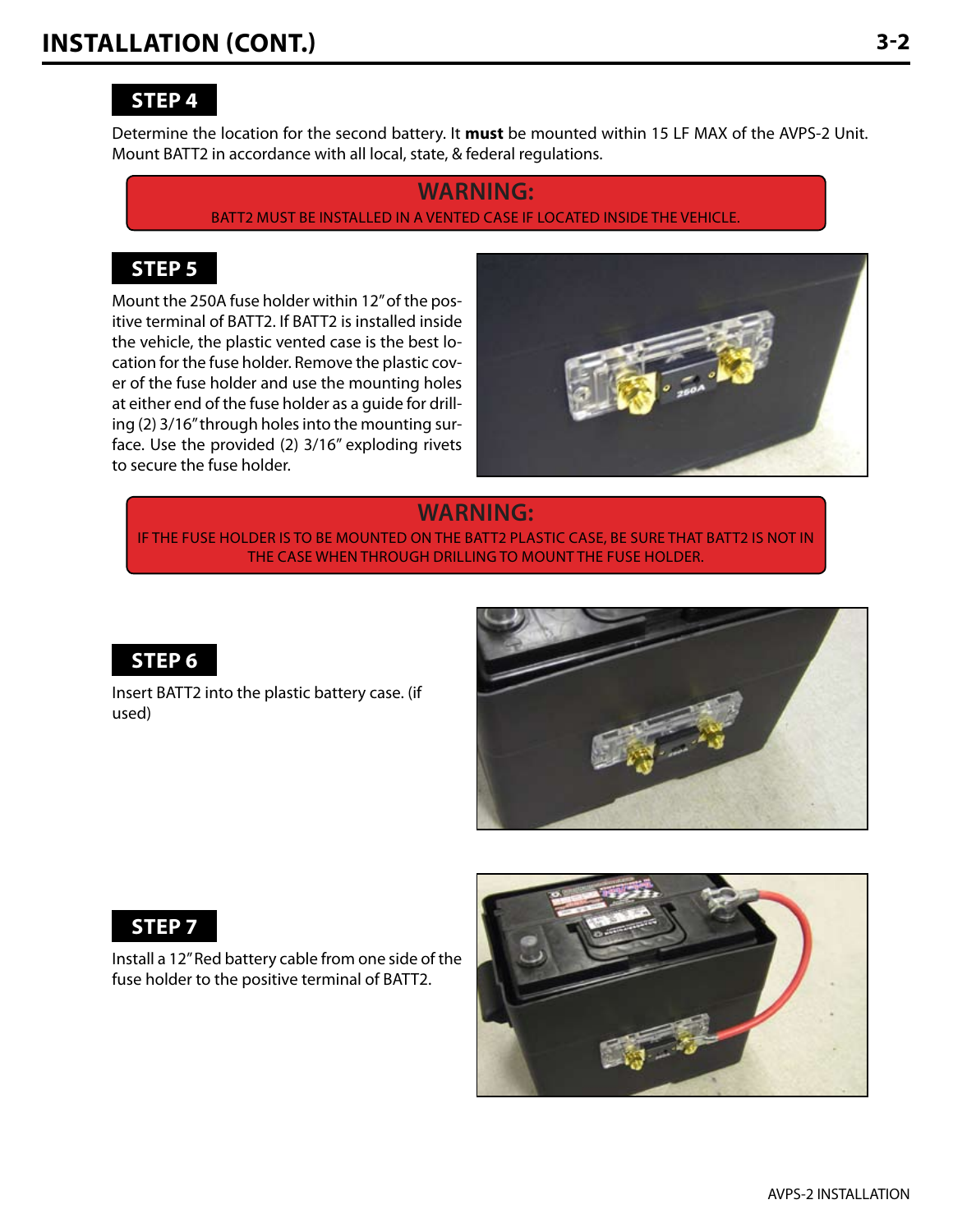Construct the BATT2 cable which runs between the AVPS-2 Unit and BATT2. EMC has supplied 2 AWG ring terminals and a Red terminal boot for installations where BATT2 is within 15 LF of the AVPS-2 Unit. For longer distances, up the cable size to 1/0 AWG with corresponding ring terminals and terminal

boot. Crimp and heat shrink both connections according to industry standards.

#### **STep 9**

Install the AVPS-2 BATT2 positive cable to the other side of the 250A fuse holder. This is the cable end without the terminal boot.

#### **STep 10**

Begin routing the BATT2 cable directly towards

the AVPS-2 Unit mounting location but leave the last 3 or 4 feet free. Be sure to properly wire tie and secure the cable. If BATT2 is located in the rear of the vehicle, route the cable under the vehicle along a frame rail and use cable straps to secure the cable to the vehicle. If the cable travels through the floor of the vehicle be sure the hole has a grommet installed so the cable will not be damaged from chafing.

#### **STep 11**

Remove the top hex nut from the stud on the AVPS-2 Unit labeled AUX.BATT. Connect the BATT2 cable from the 2nd battery to this stud and reattach the hex nut. Slide the supplied Red boot over the connection to prevent shorting. Route the braided harness exiting the center of the AVPS-2 Unit to the inside of the vehicle, securing along the way with wire ties. When the harness passes through the firewall into the vehicle, use a grommet to prevent damage from chafing.



### **STep 12**

Remove the original OEM battery from the vehicle and replace with a new battery. **The VEHICLE LOAD cable will NOT be connected back to the battery.** Do not reconnect the OEM ground cable at this time either.

### **STep 13**

Remove the hex bolt from the bottom of the GREEN battery load bracket so that the cable from the AVPS-2 Unit labeled **VEHICLE** can be attached. Be sure to locate the ring terminal between the (2) flat washers. Use caution not to strip the treads when tightening the hex bolt to the battery lug. Slide the Red terminal boot over the connection to prevent shorting.



AVPS-2 INSTALLATION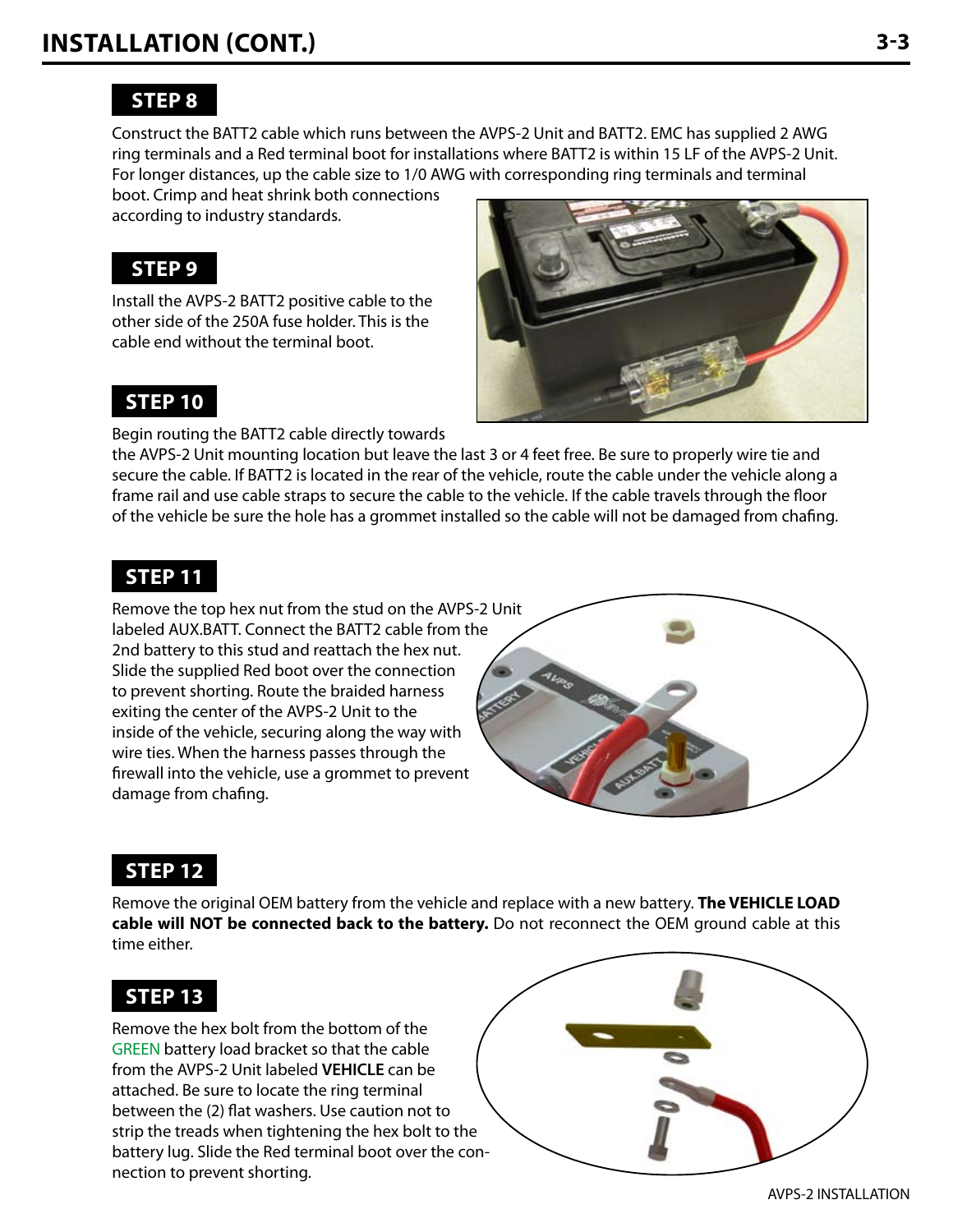Place the supplied AVPS-2 GREEN battery load bracket over the positive terminal of BATT1 and secure to the battery with the **BATTERY** cable from the AVPS-2 Unit. Slide the Red boot over the connection to prevent shorting.



### **STep 15**

Return the **VEHICLE LOAD** cable (OEM positive battery cable) to the terminal on the supplied GREEN load bracket. If there are any power connections needed for this vehicle (i.e. AEVIT, EMC's Power Kit, Lifts, etc) they should be connected to this terminal, not any of the other terminals.



#### **WARNING:**

Only connect VEHICLE load wires to the TERMINAL end of the AVPS-2 battery bracket. DO NOT CON-NECT ANY ADDITIONAL WIRES TO THE BATT1 OR BATT2 POSITIVE BATTERY TERMINALS.

### **STep 16**

Locate the AVPS-2 Underdash Module within the vehicle in a convenient location under the dash within reach of the braided harness from the AVPS-2 Unit. Secure it to the vehicle using wire ties or self-drilling hardware.

#### **STep 17**

The braided wire harness from the AVPS-2 Unit that was routed into the vehicle during Step 11 will connect to the Underdash Module in port C.

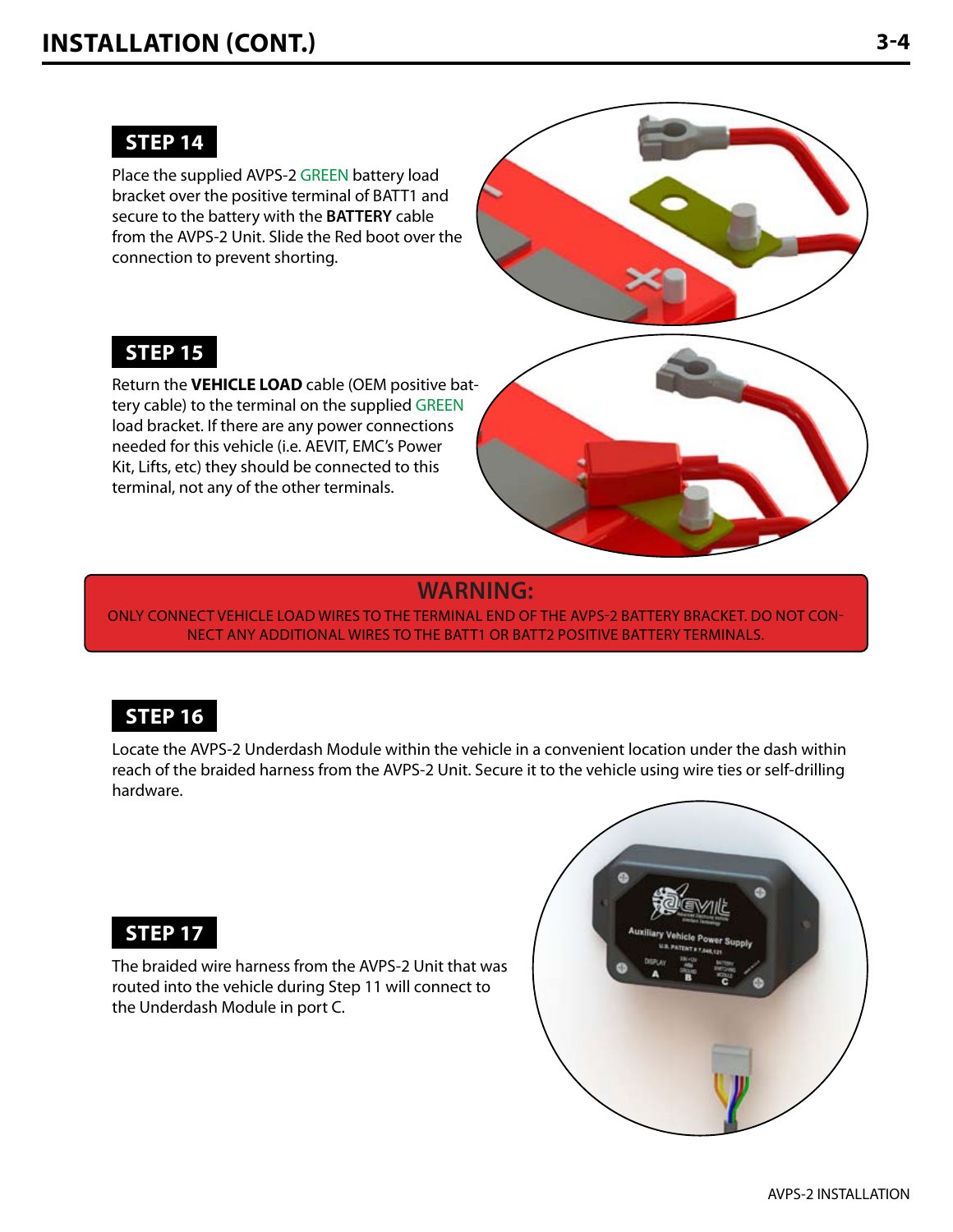Connect the ARM/IGN harness to the AVPS-2 Unit in port B.

Route and connect the GRAY wire to a 12 VDC switched ignition source. If you are using the optional EMC Power Kit, connect this wire to pin J1 on the Ignition Sense circuits.

Route and connect the BLACK wire to chassis ground.

The WHITE wire should connect to any SPST momentary or magnetic reed switch. This is used for an External ARM switch and can be located by the lift/ramp or any number of locations, inside and outside, as required for emergency egress from the vehicle. The other side of the switch is connected to chassis ground. See Wiring Diagram on page 2-1. The AVPS-2 only requires a single ground pulse on the WHITE wire to ARM the system. ARM the system before exiting or entering the vehicle to assure yourself that if BATT1 runs low partway during the process, AVPS-2 will switch to BATT2 to finish the job.

### **STep 19**

Connect and route the telco cable for the AVPS-2 display unit. The display should be located on the dash of the vehicle or in plain sight for the end user. Remove the film from the back of the display and press on the front of the display to secure it to its mounting location.



## **STep 20**

Connect the 2 LF BATT2 Ground cable to the negative terminal of BATT2 then the lug end to the chassis of vehicle. Be sure the lug is properly secured to the vehicle using a 1/4" ground cut washer. The grounding point on the vehicle must be capable of 200 Amps.

#### **WARNING:**

The ground wire for BATT2 must be at the same ground as BATT1 ground. Use a DMM to verify continuity between the two points. The reading must be <1.00 ohms. If the reading is higher, you MUST pick a different ground point for BATT2.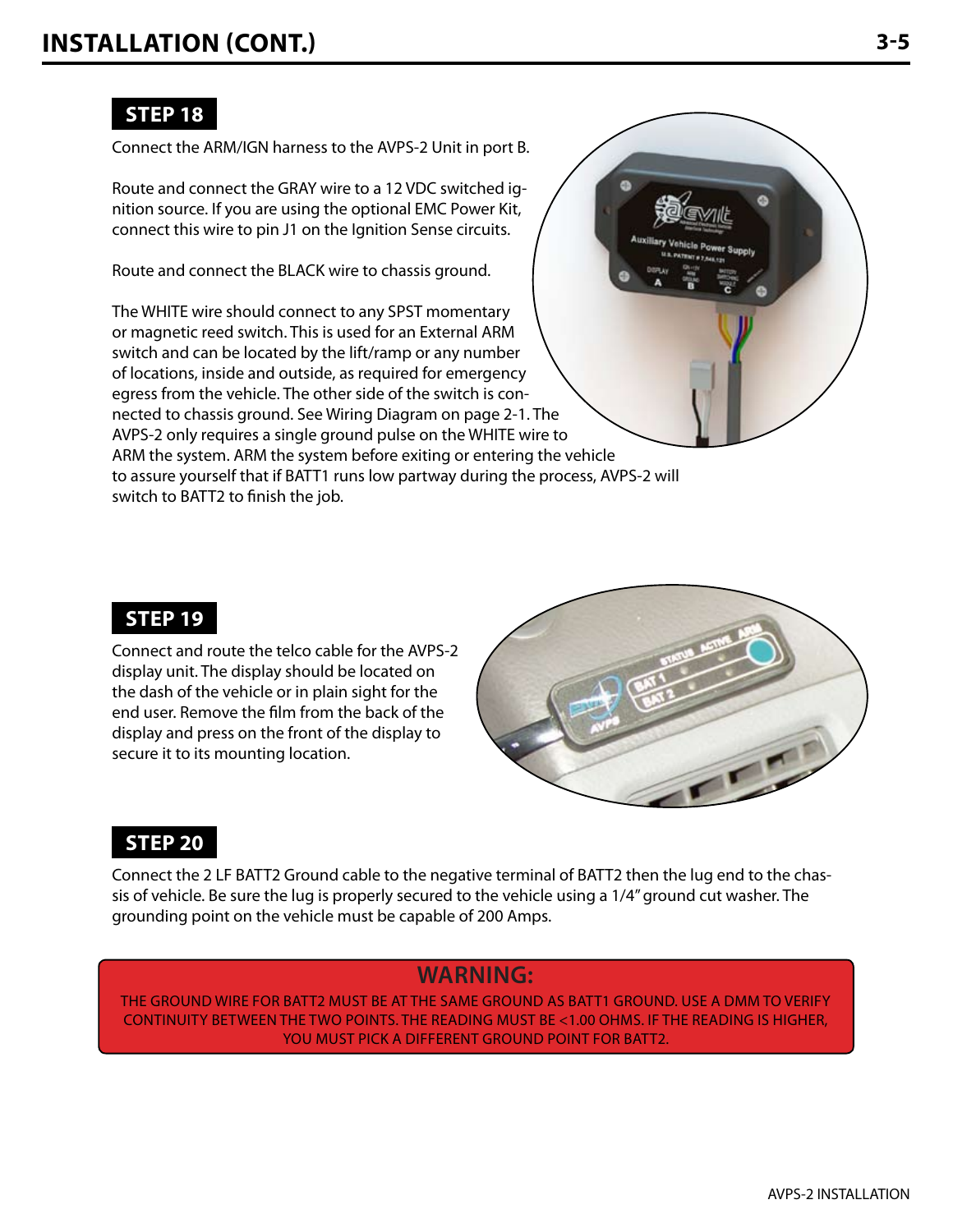#### **Step 21**

Reconnect the OEM ground cable to the BATT1 negative terminal. If a Gold Series Console is already installed, it will automatically go into reset mode and turn on the ignition, lights and wipers. Turn them off using the Gold Series touchpad.



#### **WARNING:**

THE GROUND WIRE FOR BATT2 MUST BE AT THE SAME GROUND AS BATT1 GROUND. USE A DMM TO VERIFY CONtinuity between the two points. The reading must be <1.00 ohms. If the reading is higher, you MUST pick a different ground point for BATT2.

#### **Step 22**

If an AEVIT Primary Driving Control is to be installed, connect the Red wire from the AEVIT power cable to the VEHICLE LOAD connection on the battery terminal of the GREEN AVPS-2 battery load bracket.

#### **Step 23**

Seal all remaining air gaps in the through holes that were created in the floor to route the AVPS-2 harnesses or cable(s). Use standard automotive style silicone sealant.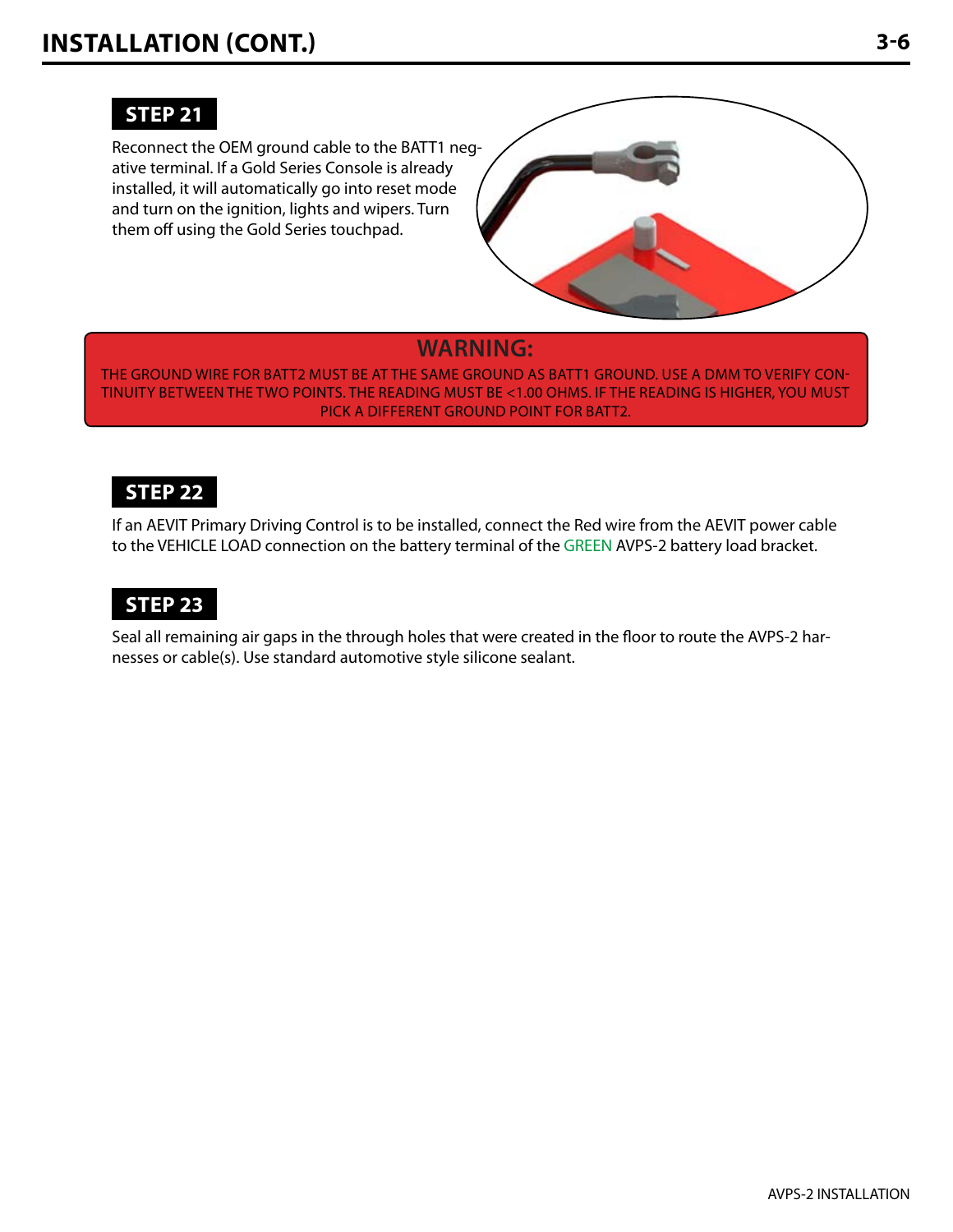## **4.0 OPERATION**

This section will describe the NORMAL and LOW BATTERY states that AVPS-2 will indicate. It will also explain the **4-1** ARM Backup mode. The graphic symbols shown below will appear throughout the Operation section to visually assist you in understanding the 4 STATES that AVPS-2 can be in when operational.



ACTIVE light indicates that the battery is connected/charging from alternator STATUS light indicates good voltage STATUS light indicates low voltage (blinking)

## **4.1 NORMAL OPERATION**

In this section we are assuming that both batteries are good as indicated by the GREEN STATUS lights. Please note that the **ACTIVE** light indicates which battery is being used (charged)

## **STATE 0**



All contactors are OFF. **BATT1** is connected to the alternator. **BATT2** is isolated.

Vehicle ignition is now **OFF** and the main vehicle battery (BATT1) is connected to the alternator and the vehicle electrical circuits. Once the vehicle is turned on, AVPS-2 will change to **STATE 1**.

## **STATE 1**



**BATT1** is connected to the alternator. **BATT2** is isolated.

Vehicle ignition is **ON**, the engine is running, and the alternator is **only** charging **BATT1**. If the charge voltage at the battery is **12.2 VDC** or higher for **2.5 minutes**, this indicates that **BATT1** is charged. After 2.5 minutes AVPS-2 will change to **STATE 2**.

## **STATE 2**



**BATT2** is connected to alternator. **BATT1** is isolated.

Vehicle ignition is **ON**, the engine is running, and the alternator is now only charging **BATT2**. **BATT1** is isolated. If the charge voltage at the battery is **12.2 VDC** or higher for **2.5 minutes**, this indicates that **BATT2** is charged. After 2.5 minutes AVPS-2 will change to **STATE 3**.

### **STATE 3**



**BATT1** and **BATT2** are connected to alternator.

Vehicle ignition is **ON**, the engine is running, and the alternator is now charging **BATT1** and **BATT2**. The charge voltage at both batteries was **12.2 VDC** or higher for **2.5 minutes** each, indicating that **BATT1** and **BATT2** were charged to the threshold of **12.2 VDC**. Both batteries are now in parallel and will **stay there** unless the voltage drops below **12.2 VDC**.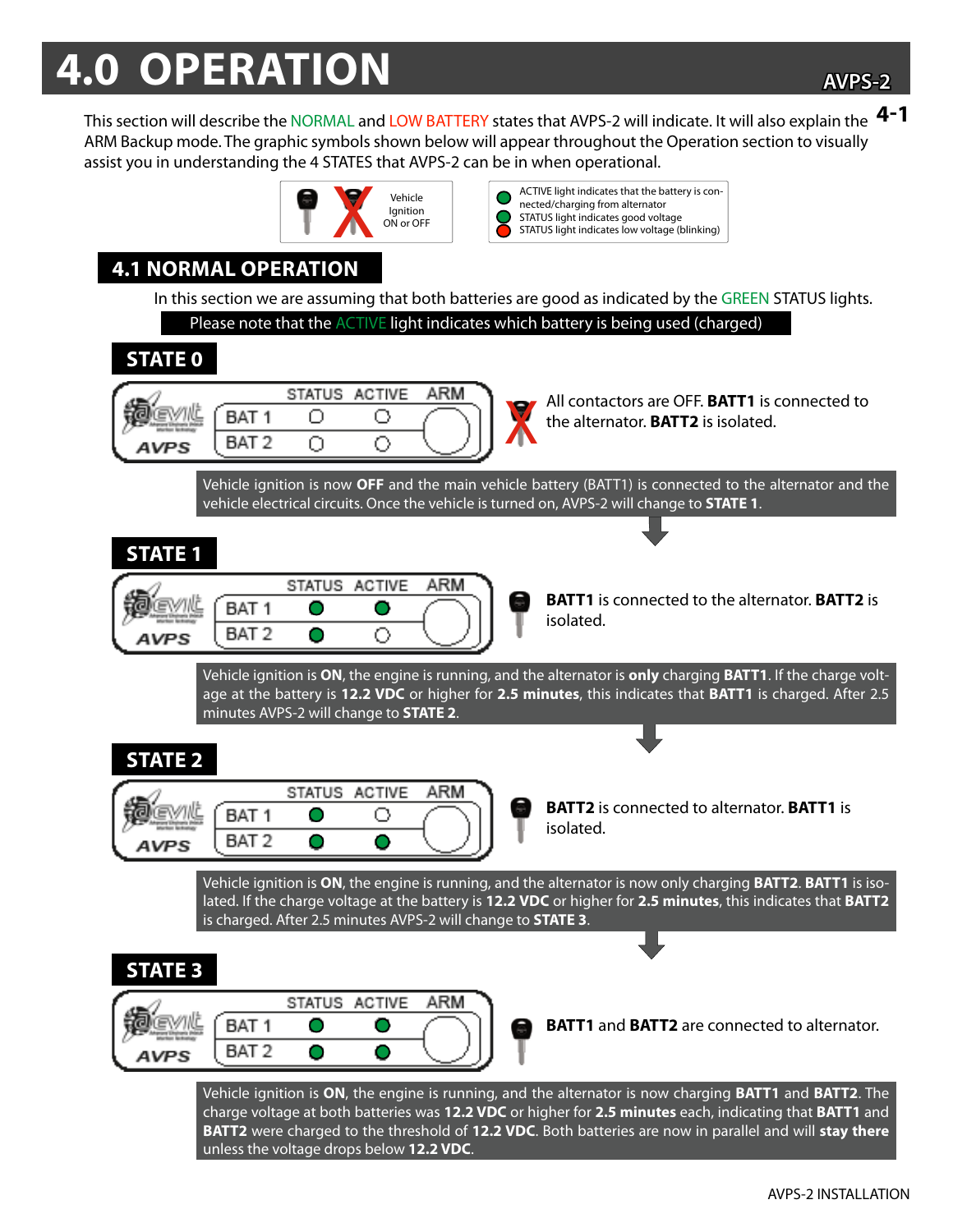## **4.2 low battery (NORMAL OPERATION)**

The **STATUS** lights may change from GREEN to a blinking RED if either battery falls **below** the **threshold voltage** with the engine running and the alternator charging. **STATES 1 & 2** are each depicted in two different scenarios that could cause AVPS-2 to drop out of **STATE 3** and alarm.

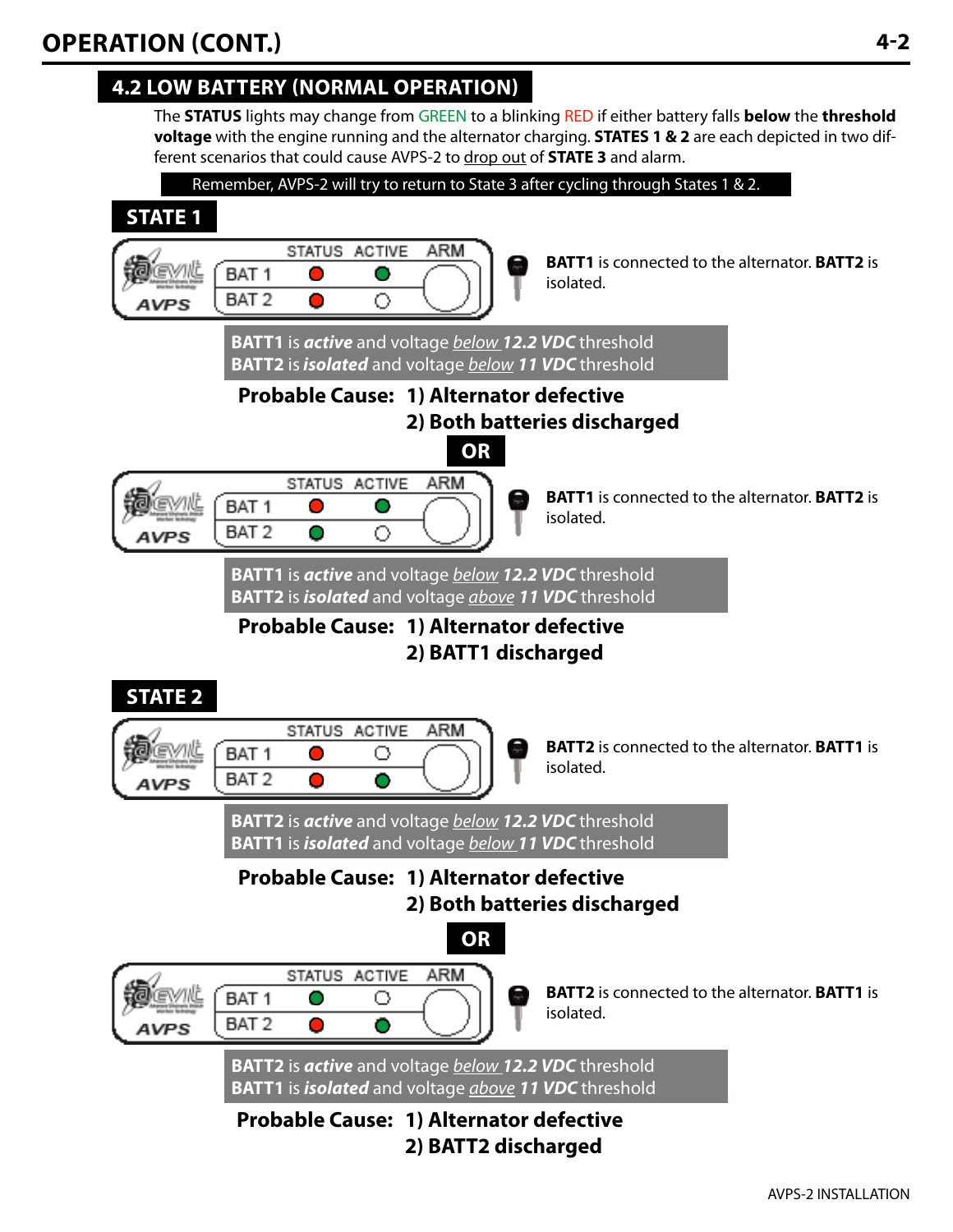## **4.3 arm backup operation**

AVPS-2 has **2 ARM MODES** to facilitate accessing the Backup auxiliary **BATT2** battery in the event the main vehicle battery has become discharged. **ARM MODE 0** operates when the vehicle ignition is **OFF**, and is typically used for **emergency egress** equipment such as wheelchair lift/ramps, electric doors, and transfer seats. It will provide available battery power for **2-minute** cycles or until discharged. **ARM MODE 1** operates when the vehicle ignition is **ON**, and is typically used to provide **emergency engine starting**. It will not allow this feature to activate if **BATT2** is **below 11 VDC**. This will ensure that power is available for emergency egress or **ARM MODE 0** to function.

The examples will show the BATT1 light blinking RED as we are assuming it to be discharged.

## **Arm mode 0**



If ARM button is pushed, AVPS-2 will change from STATE 0 to STATE 2 for 2 minutes. **BATT1** is isolated.

If vehicle ignition is **OFF**, the **BATT2** status light will be GREEN only if voltage is **11 VDC** or higher. After **2 minutes** AVPS-2 will change to **STATE 0**.

## **WARNING:**

ARM MODE 0 is typically used for EMERGENCY EGRESS to power a 12 VDC wheelchair lift/ramp and doors. Failure to adhere to these warnings could result in you becoming stranded in your vehicle.

DO NOT attempt to operate your vehicle after using the ARM MODE 0 until your batteries and AVPS-2 have been checked by an authorized dealer.

## **Arm mode 1**



If ARM button is pushed, AVPS-2 will change from STATE 1 to STATE 2 for 2 minutes. **BATT1** is isolated.

If vehicle ignition is **ON**, the **BATT2** status light will be GREEN only if voltage is **12.2 VDC** or higher. After **2 minutes** AVPS-2 will change to **STATE 1**. If at anytime during the **2 minute** time **BATT2** drops below **9 VDC**, AVPS-2 will change to **STATE 1** in **10 seconds**.

## **WARNING:**

ARM MODE 1 is typically used for Emergency START.

DO NOT attempt to start your vehicle more than a few times or you may not have enough power to Emergency Egress your vehicle.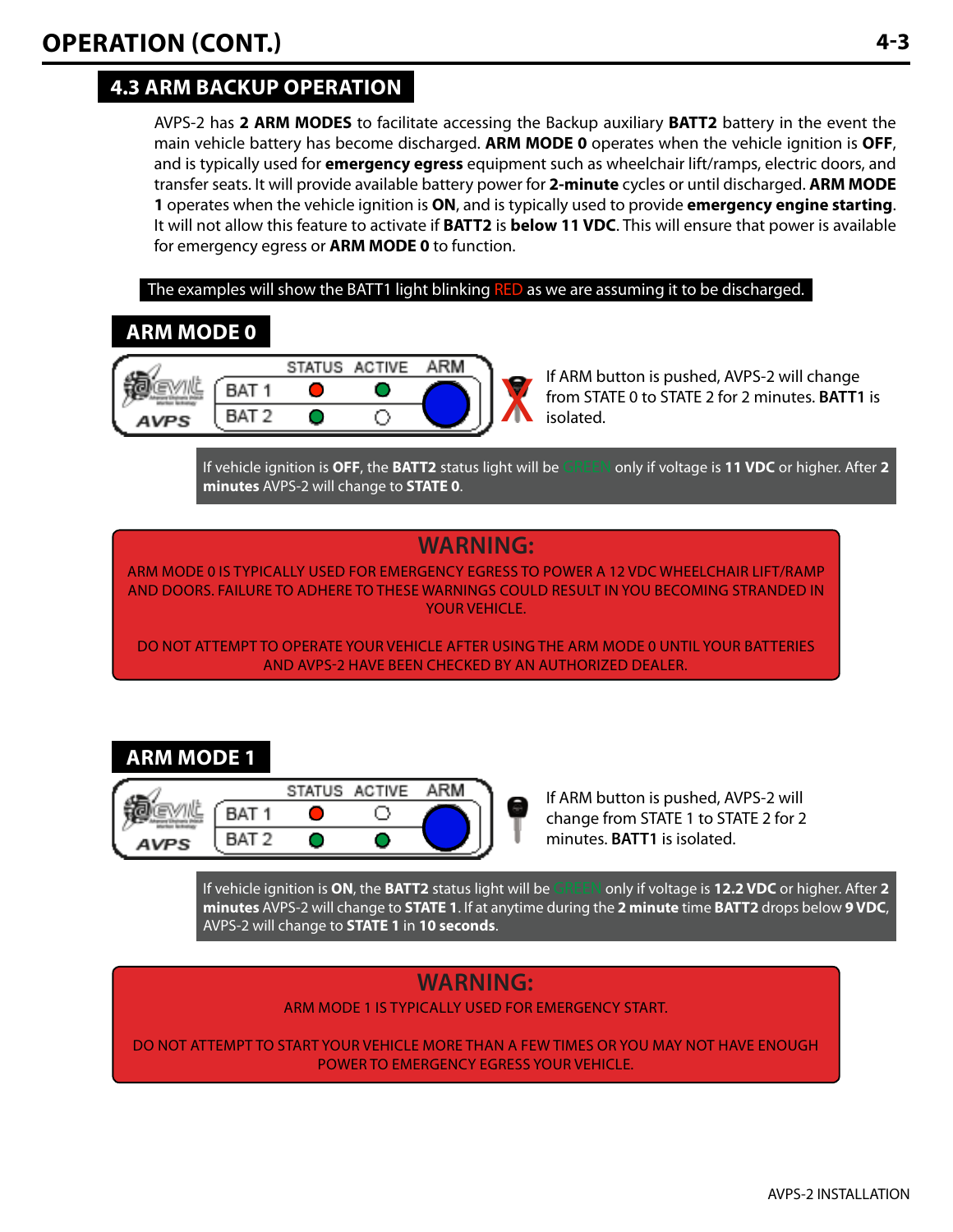## **4.4 low battery arm backup operation**

The STATUS lights will change from GREEN to a blinking RED if either battery falls below the threshold voltage for the STATE it is in.





**WARNING:**

AVPS-2 CANNOT change to STATE 2 if BATT2 is below 6 volts as the vehicle electronics cannot operate.

**BATT2** is *active* and voltage *below 11 VDC* threshold **BATT1** is *not active* and voltage *below 11 VDC* threshold After **2 minutes** AVPS-2 will change to **STATE 0**

### **WARNING:**

ARM MODE 0 is typically used for EMERGENCY EGRESS to power a 12 VDC wheelchair lift/ramp and doors. Failure to adhere to these warnings could result in you becoming stranded in your vehicle.

- DO NOT attempt to operate your vehicle after using the ARM MODE 0 until your batteries and AVPS-2 have been checked by an authorized dealer.
- MAINTAIN your batteries. Have them checked and serviced often, especially if they have been deeply discharged more than once.
- ALWAYS replace batteries as a matched pair, NEVER just one.
- MAKE CERTAIN that you have a Remote ARM Switch so that you can re-ARM the backup mode if the 2-minute time is not enough to complete egress.

## **Arm mode 1**



**WARNING:**

AVPS-2 will not change to STATE 2 if BATT2 is below 11 VDC. This saves available BATT2 power for emergency egress functions.

**BATT2** is *active* and voltage *below 12.2 VDC* threshold BATT1 is *not active* and voltage *below 11 VDC* threshold After **2 minutes** AVPS-2 will change to **STATE 1**. NOTE!: If at any time during the **2-minute** time **BATT2** drops below **9 VDC**, AVPS-2 will change to **STATE 1** in **10 seconds.**

## **WARNING:**

ARM MODE 1 is typically used for Emergency Start. DO NOT attempt to start your vehicle more than a few times or you may not have enough power to Emergency Egress your vehicle.

Refer to ARM Mode 0 WARNINGS above for more information.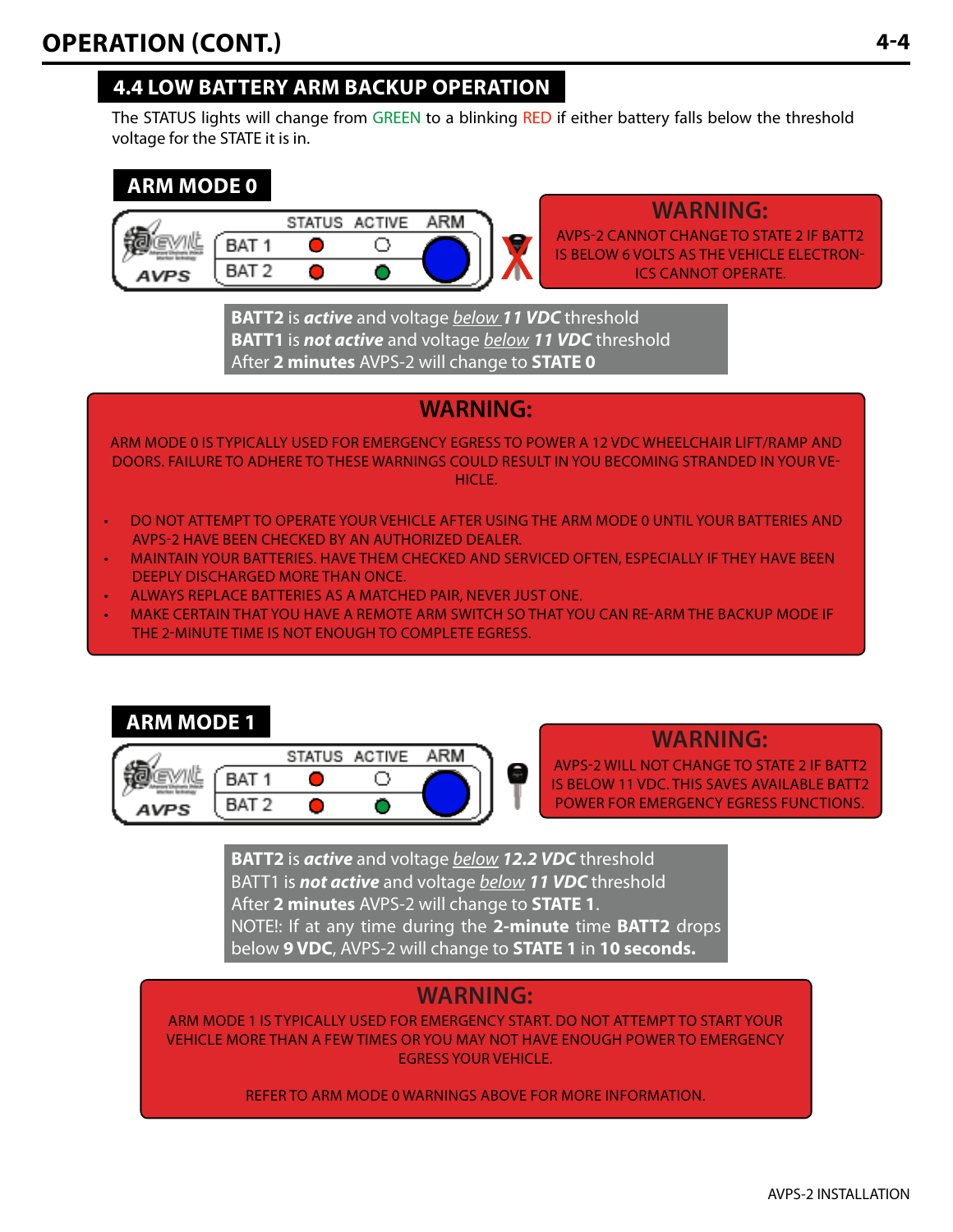## **5.0 FINAL TESTING**

**5-1**

- 1. Check BATT2 ground for continuity to BATT1 ground. The reading MUST be <1.00 ohm.
- 2. Turn on the ignition and start the vehicle.
- 3. Observe the AVPS-2 Display to ensure it cycles properly through the Normal Operation states. See Normal Operation section 3.1 to review the Status and Active LEDs and the sequence of the states.
- 4. When it reaches State 3, shut off the vehicle's ignition. Wait (10) seconds the push the ARM button on the display to verify that the AVPS-2 switches to BATT2 properly. As long as BATT1 & BATT2 are above 11.0 VDC, the Display will show both Status LEDs GREEN and the BATT2 Active LED will be GREEN. After (2) minutes the AVPS-2 unit will click and the Display will go dark.
- 5. Ensure all fasteners are secure and properly torqued.
- 6. Ensure both batteries are properly secured to the vehicle.
- 7. Ensure that there is only one cable connected to BATT1 & BATT2 positive battery terminals and only (1) cable connected to each of the (3) connections on the AVPS-2 unit.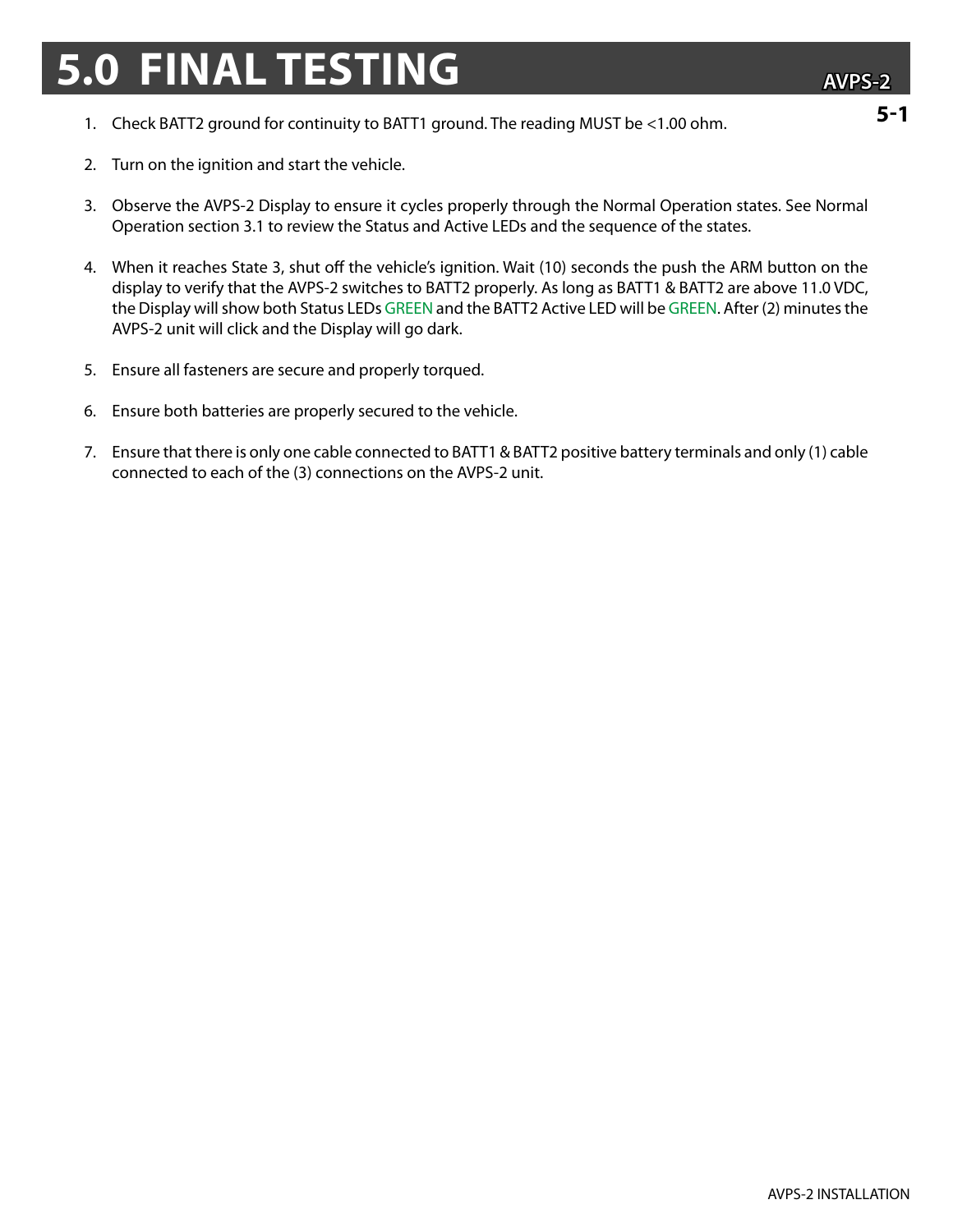## **6.0 SERVICE REQUIREMENTS**

**AVPS-2**

The AVPS-2 should be inspected after the first 6 month or 6,000 miles, and every 12 months or 12,000 miles after. **6-1**

The service should include:

- 1. Ensure all fasteners are secure and properly torqued.
- 2. Inspect all battery cables for signs of damage from chafing and improper routing.
- 3. Ensure that the Display is mounted in view of the end user and works properly.
- 4. Ensure that BATT1 & BATT2 are in good working condition. If one battery needs to be replaced, replace them both.
- 5. Because todays adapted vehicles have an additional current draw to operate the ramp, lift and other equipment, EMC **strongly** recommends that both AVPS-2 batteries be replaced every 3 years as a matched set.



6. Ensure that no one else has attached a vehicle load wire to the positive battery terminal of either BATT1 or BATT2. The acceptable junction point for other installers (stereo, lights, etc.) is the terminal end of the GREEN AVPS-2 battery load bracket.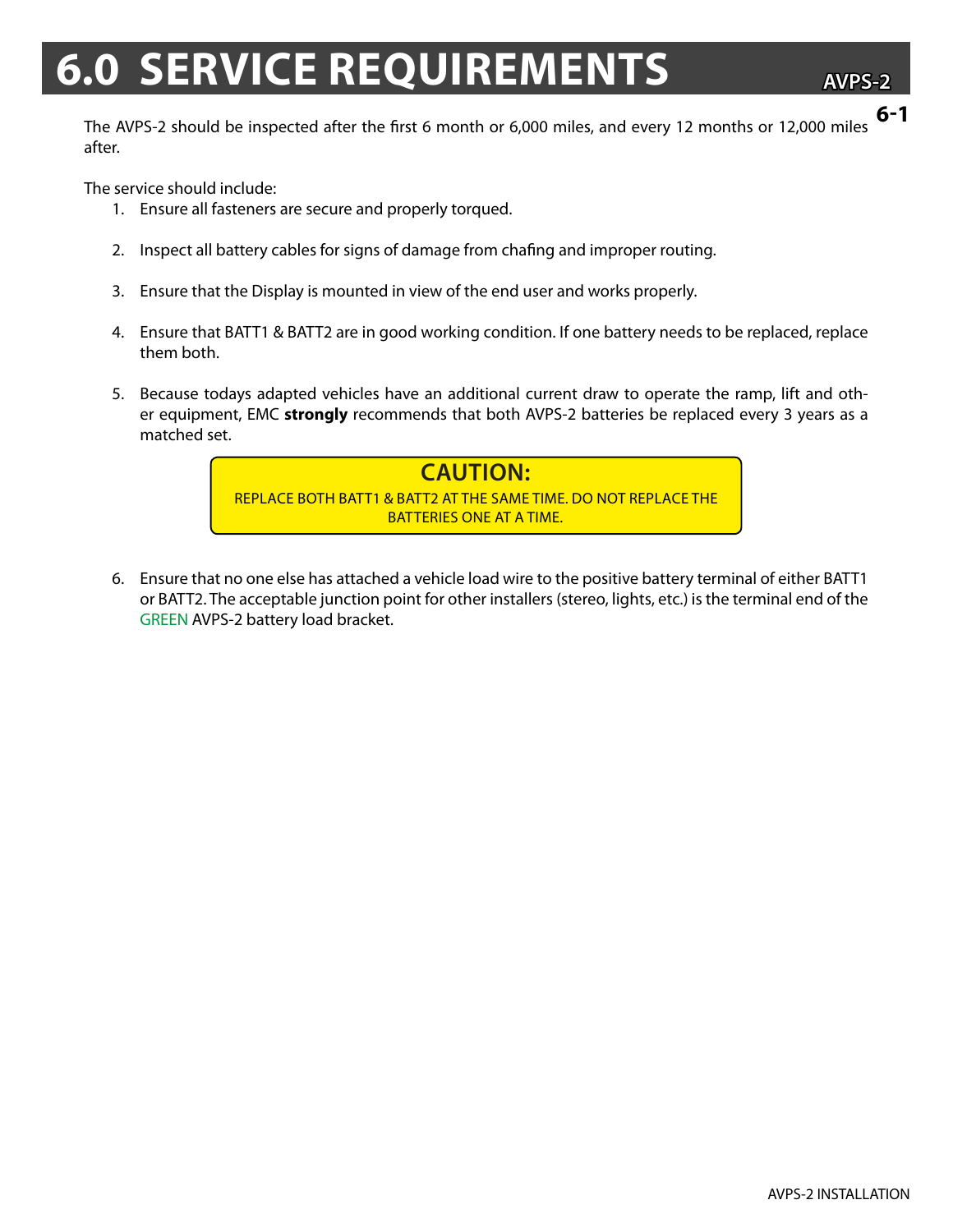## **7.0 JUMP STARTING VEHICLE**

**AVPS-2**

AVPS-2 is designed to isolate the auxiliary battery (BATT2) when the vehicle shuts off. In most cases this means BATT2 is fully charged and available for emergency egress or starting the vehicle should the primary battery be depleted. There are occasions when BATT2 also becomes depleted and the vehicle is unable to start on its own power. **7-1**

Of course this means the vehicle needs to be jump started using a donor battery, another vehicle or a portable booster pack.



When connecting the red jumper cable to this vehicle, **DO NOT** connect it directly to the positive battery terminal. **ALWAYS** connect the red jumper cable to the battery terminal on the GREEN AVPS-2 battery load bracket. This is where the vehicle load cable is attached (see diagram above).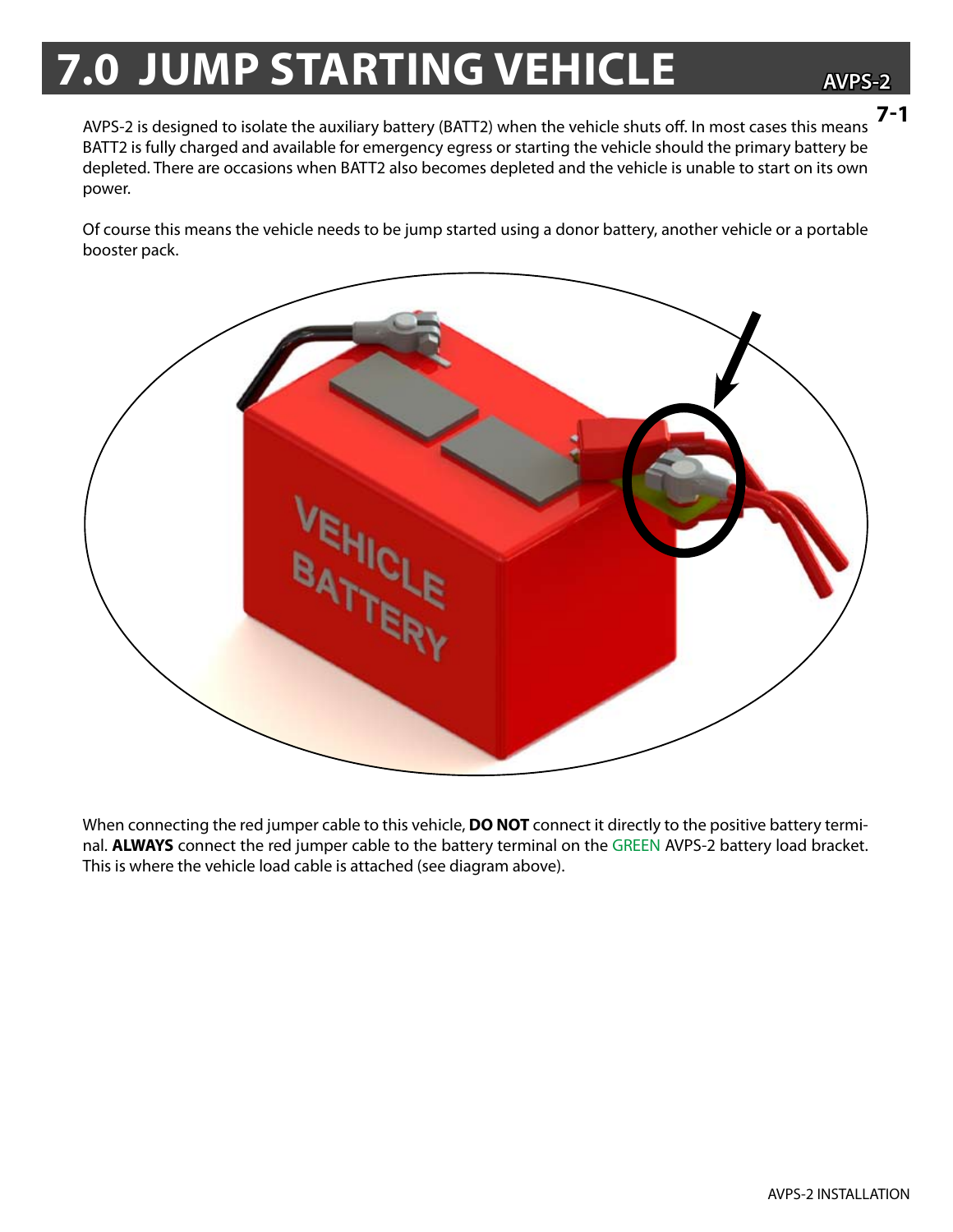## **8.0 advanced installations**

**AVPS-2**

**8-1**

Certain vehicles can accommodate having the second battery installed in the engine bay, under the hood. This requires considerable fabrication work in minivans where the OEM battery is replaced by (2) slightly smaller batteries, and brackets made to provide the necessary support for both batteries. If you are lucky to be installing this in a GM Silverado (gas engine), they have provided you with a second battery tray already, opposite the OEM battery.

Below are examples of installations EMC has performed on various vehicles for reference.

#### **GM Silverado**

The AVPS-2 Unit is mounted to the Driver's side of the engine on the radiator (core) support, within reach of Batt1. Batt2 is located in the OEM battery tray on the Driver's side. The 250A fuse holder fits nicely on the outside wall of the engine bay, just above Batt2. This truck has an OEM inductive battery charge sensor around

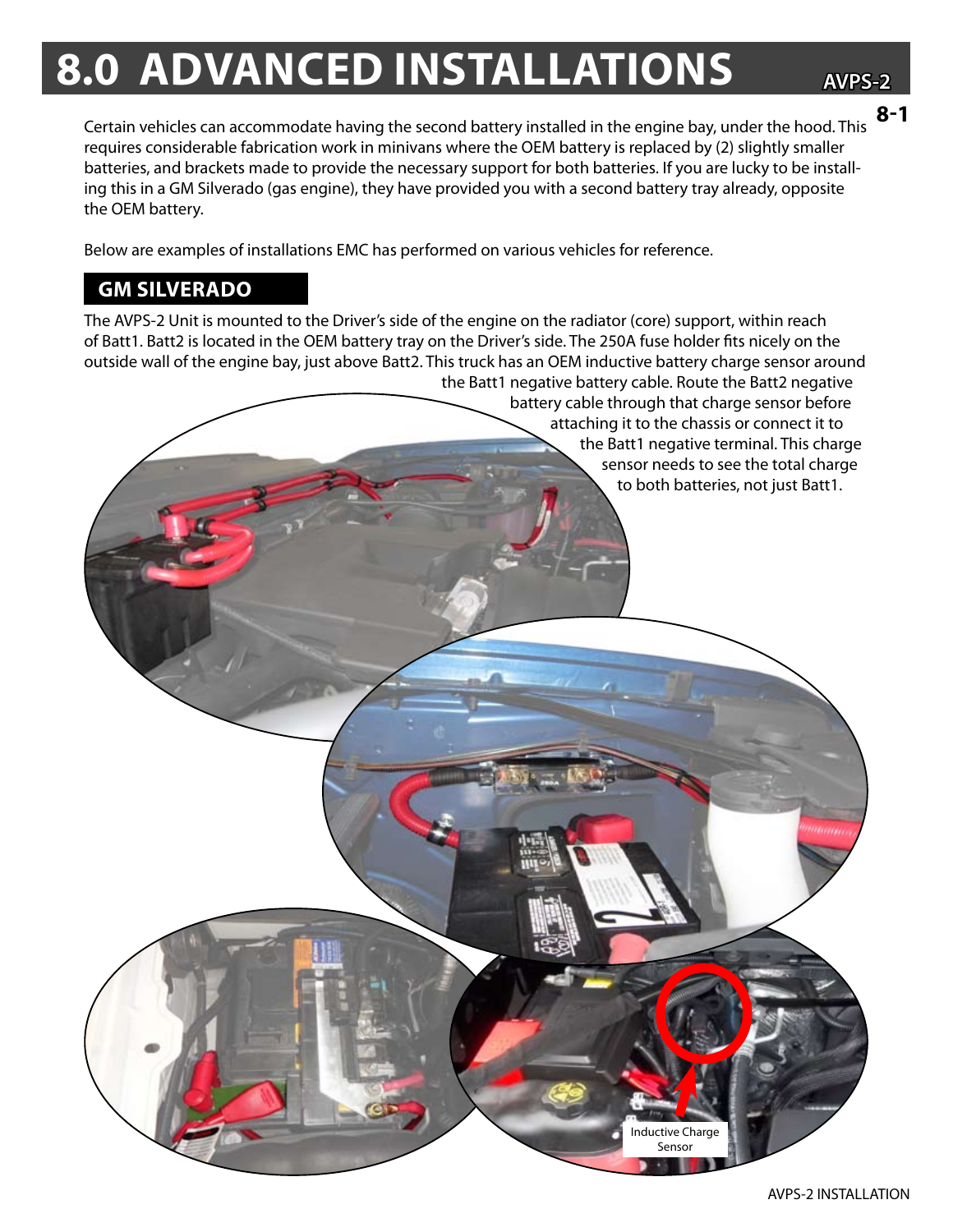#### **CHRYSLER / DODGE MINIVAN**

The OEM battery is replaced with (2) smaller batteries. The OEM battery tray is discarded and a new tray is fabricated to hold (2) batteries side by side, AVPS-2 Unit, 250A fuse holder and if necessary, the 50A AEVIT fuse holder. The plastic engine cover is trimmed slightly to fit around the batteries and AVPS-2 Unit.

### **WARNING:**

If THE FABRICATED BATTERY TRAY IS NOT PROPERLY LOCATED, SUPPORTED OR ATTACHED, IT COULD SHIFT WHILE THE VEHICLE IS MOVING AND DAMAGE OR SHORT OUT WIRES. USE EXTREME CAUTION TO BE SURE ALL WIRES AND BOTH BATTERIES ARE SECURE SO THEY DO NOT MOVE.